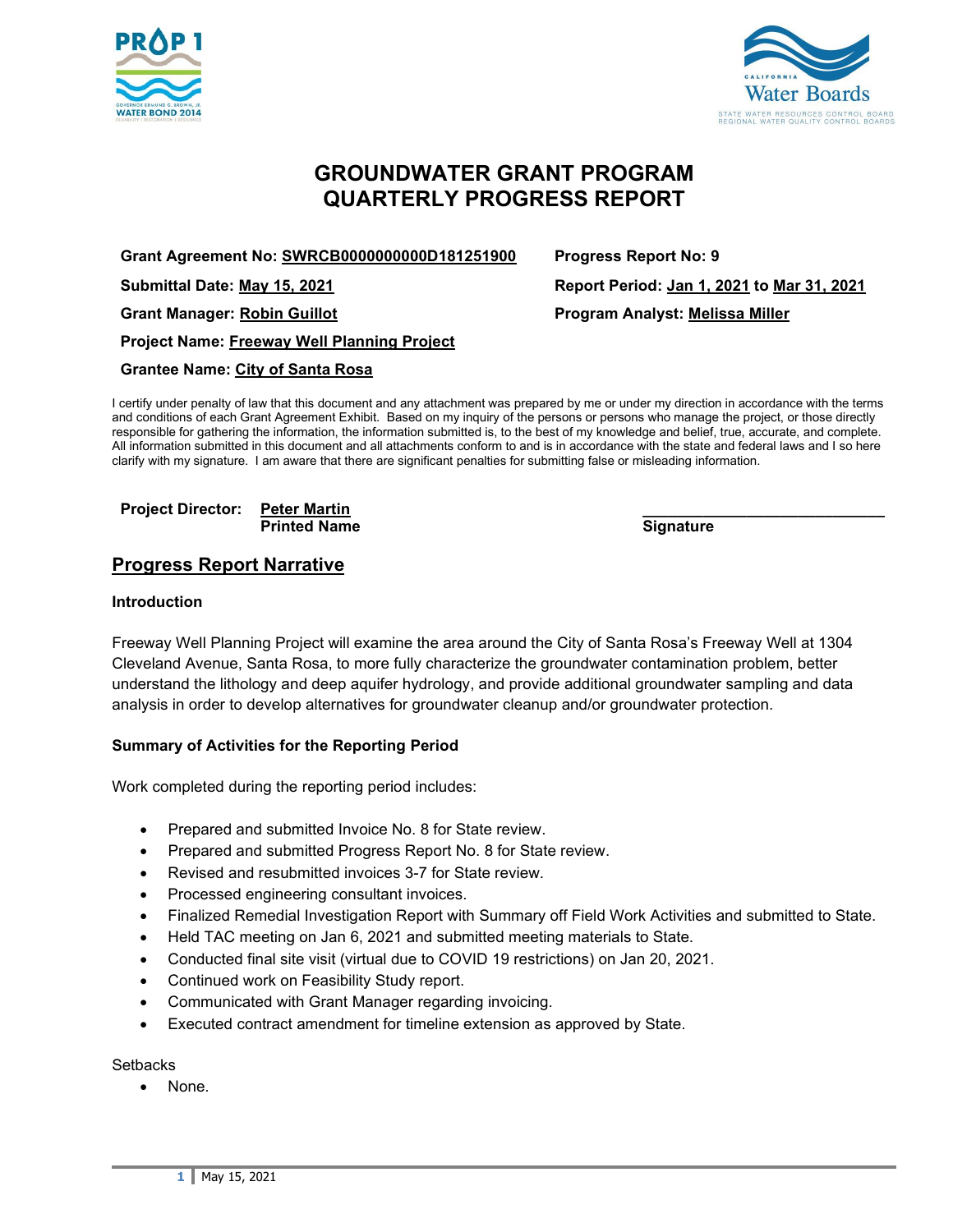



## **Summary of Items for Review**

Items completed and submitted for review during the reporting period include:

- Submitted meeting materials from Jan 6 TAC meeting (Jan 7, 2021).
- Submitted Invoice #8 and Progress Report #8 for State review (Feb 15, 2021).
- Submitted signed copies of amended grant agreement (Feb 24, 2021).
- Submitted revised documents for Invoices 3-7 (various dates).
- Submitted final Remedial Investigation Report (Feb 16, 2021).

#### **Summary of Items in Progress**

Items in progress/developed, or not worked on, during the reporting period include:

- A.1 Project Management (Cumulative 85% Complete)
	- 1.2 Notification of upcoming meetings, workshops, and trainings ongoing.
	- 1.3 Detailed project schedule Contract amendment for timeline extension approved by State.
	- 1.4 Periodic and final site visits Virtual final site visit conducted.
	- 1.5 Pre, during, and post construction photos previously completed.

A.2 General Compliance Requirements (Cumulative 100% Complete)

- 2.1 All tasks completed previously.
- A.3 Permitting and Environmental Compliance (Cumulative 100% Complete)
	- 3.1 List of Approvals, Entitlements, or Permits previously submitted.
	- 3.2 Final CEQA documentation previously submitted.
- A.4 Technical Advisory Committee (Cumulative 85% Complete)
	- 4.1 List of TAC members previously submitted.
	- 4.2 Summary of Kickoff meeting previously submitted.
	- 4.3 Meeting materials for the Kickoff meeting previously submitted.
		- TAC meeting held on Jan 6, 2021, Meeting materials provided to State.

A.5 Stakeholder Advisory Group (Cumulative 100% Complete)

- 5.1 List of SAG members previously submitted.
- 5.2 SAG meeting schedule and outreach materials previously submitted.
- 5.3 SAG meeting materials previously submitted.

A.6 Remedial Investigation Workplan (Cumulative 100% Complete)

- 6.1 Final RI Workplan previously submitted.
- A.7 Remedial Investigation Report (Cumulative 100% Complete)
	- 7.1.2 No workplan changes proposed to date.
	- 7.2 RI Report final version submitted to TAC.
	- 7.2.3 Summary of Field Work Activities included in final Remedial Investigation Report.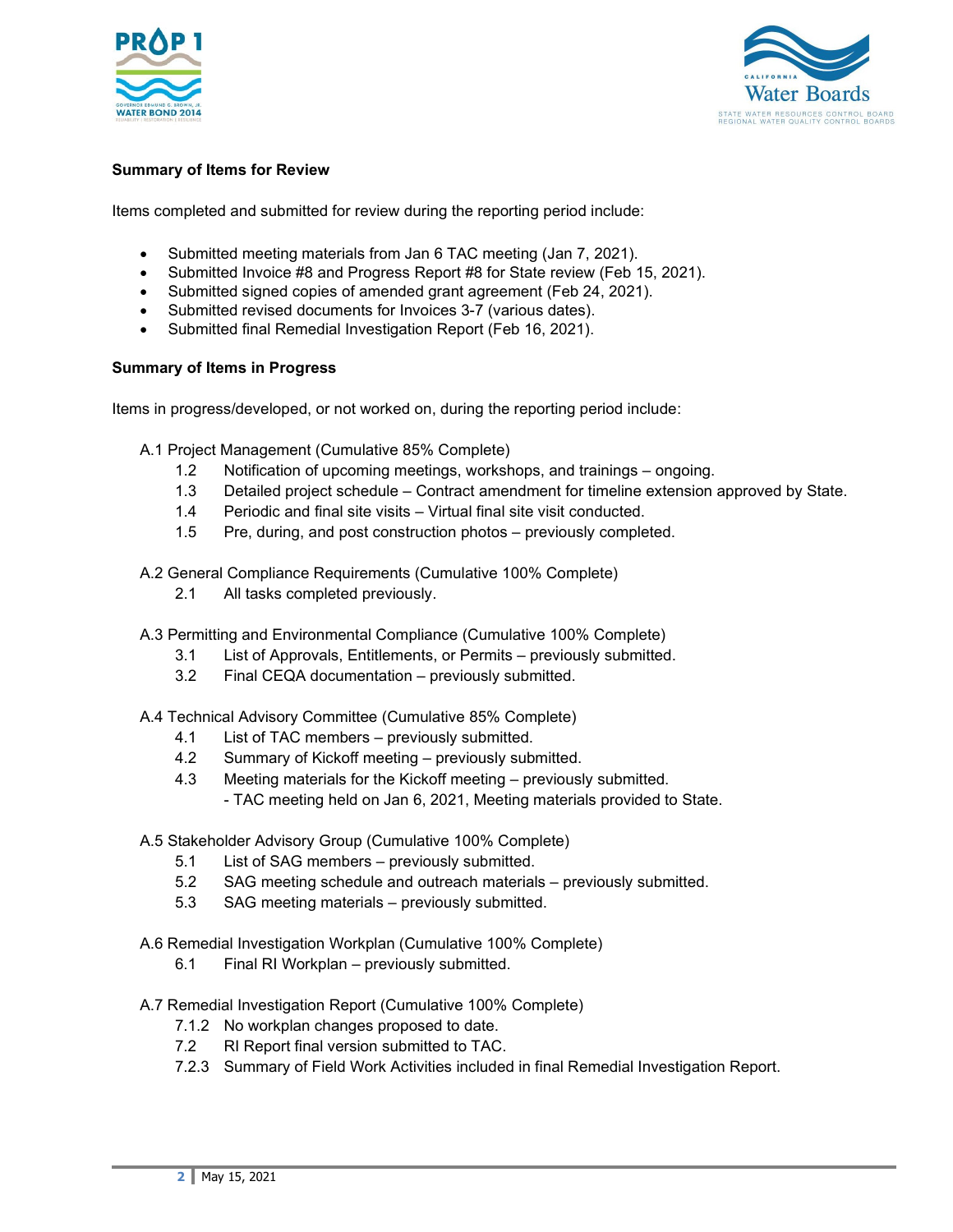



- A.8 Feasibility Study Report (Cumulative 50% Complete)
	- 8.1 Feasibility Study report is being developed.
- A.9 Public Outreach (Cumulative 95% Complete)
	- 9.1 Project webpage previously completed. Website is updated quarterly.
	- 9.2 Public Meeting Meeting held on August 1, 2019. All materials previously submitted.

# **Summary of Work Completed to Date**

- Due Date: The due dates in this column should be identical to the grant agreement due dates. If a date change is made through formal modification or amendment, then the revised date can be inserted once the change has been approved.
- % of Work Complete: Cumulative percentage of work completed to date.
- Date Submitted: For items of review that are submitted more than once (i.e., progress reports), please leave previous submittal dates on the table so that there is a list of dates within the box. If a draft item for review is submitted, write "draft" after the date.

| Work<br><b>Item</b> | <b>Items for Review</b>                                                | Due Date                   | % of Work<br>Completed | Date Submitted                                                                                                         |
|---------------------|------------------------------------------------------------------------|----------------------------|------------------------|------------------------------------------------------------------------------------------------------------------------|
| 1.                  | <b>Project Management</b>                                              |                            |                        |                                                                                                                        |
| 1.2                 | Notification of Upcoming Meetings,<br>Workshops, and Trainings         | Ongoing                    | 85%                    |                                                                                                                        |
| 1.3                 | <b>Detailed Project Schedule</b>                                       | 60 Days after<br>Execution | 100%                   | 07/09/2018 draft<br>01/23/2019 revised                                                                                 |
| 1.4                 | Periodic and Final Site Visits                                         | As Needed                  | 100%                   | 01/16/2019 with TAC<br>02/11/2020 with TAC                                                                             |
| 1.5                 | Pre-, During, and Post-Construction Photos                             | Ongoing                    | 100%                   | Pre-construction<br>02/15/2020<br>During & post-construct.<br>05/15/2020<br>Final site visit (virtual)<br>Jan 20, 2021 |
|                     |                                                                        |                            |                        |                                                                                                                        |
| 2.                  | General Compliance Requirements/Project Effectiveness and Performance  |                            |                        |                                                                                                                        |
| 2.1                 | <b>GPS Information</b>                                                 | Ongoing                    | 100%                   | Tech docs uploaded                                                                                                     |
| 2.2                 | Monitoring and Reporting Plan (MRP)                                    | April 2019                 | 100%                   | Draft 03/06/2019<br>Final 07/01/19                                                                                     |
| 2.3                 | Quality Assurance Project Plan (QAPP)                                  | June 2019                  | 100%                   | Draft 04/10/2019<br>Final 07/01/19                                                                                     |
| 3.                  | Permitting and Environmental Compliance                                |                            |                        |                                                                                                                        |
| 3.1                 | List of Approvals, Entitlements or Permits for<br>the Planning Project | <b>March 2019</b>          | 100%                   | 04/08/2019 - List<br>02/15/2020 - Permits<br>$11/12/20$ - Disch permit                                                 |
| 3.2                 | Final CEQA Documentation                                               | Completed                  | 100%                   | Completed prior to<br>contract signatures                                                                              |
| 4.                  | Technical Advisory Committee (TAC)                                     |                            |                        |                                                                                                                        |